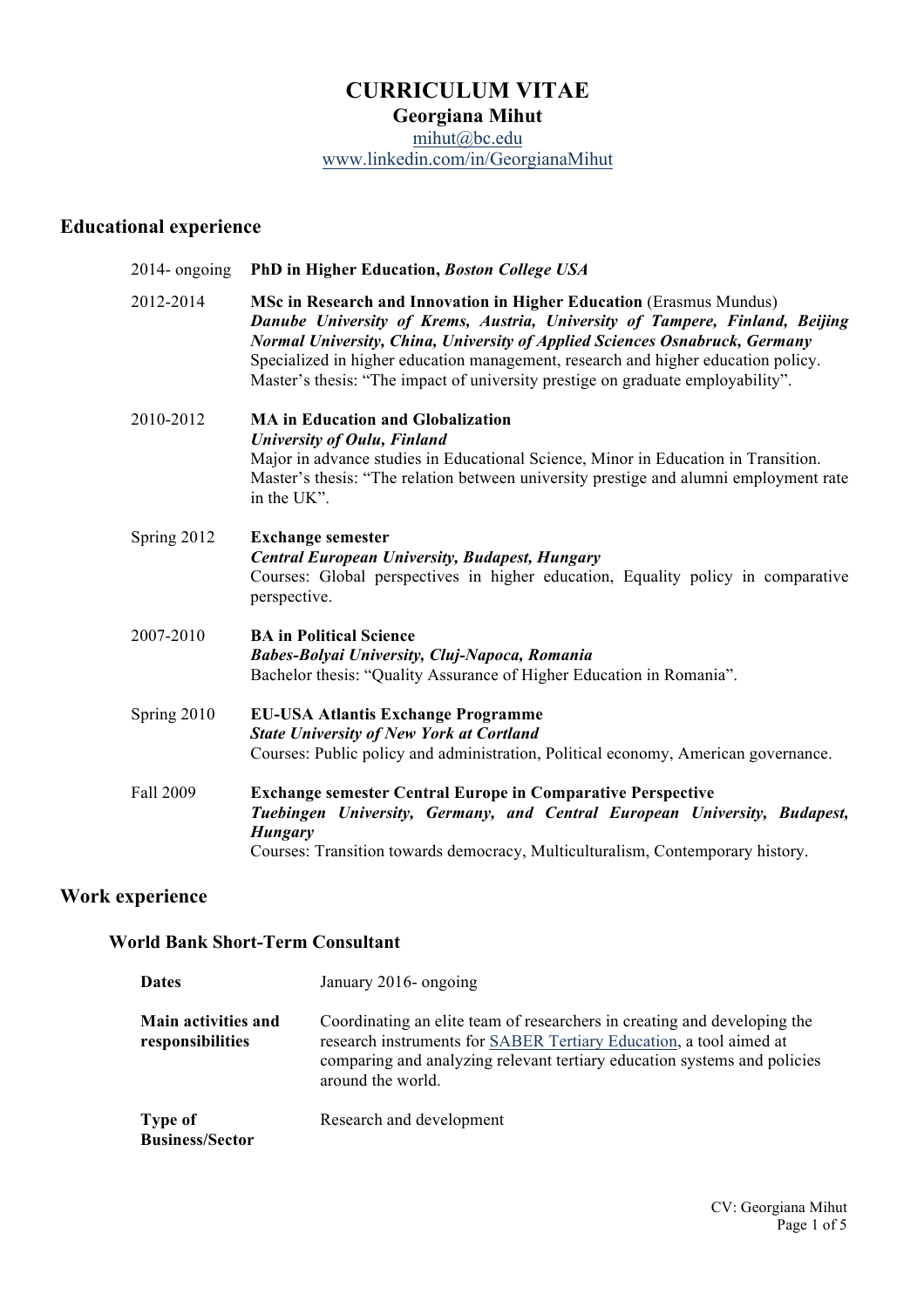#### **Chair of the Course Quality Advisory Board of the Erasmus Mundus Student and Alumni Association**

| <b>Dates</b>                            | February 2015- ongoing                                                                                                                                                                                                                                                                                                                                                                   |
|-----------------------------------------|------------------------------------------------------------------------------------------------------------------------------------------------------------------------------------------------------------------------------------------------------------------------------------------------------------------------------------------------------------------------------------------|
| Main activities and<br>responsibilities | Responsible for the recruitment and coordination of members.<br>Supervising the development, data collection, data analysis and dissemination<br>process for the Course Quality Student Services Survey, a large scale<br>longitudinal survey aimed at collecting quality related information on Erasmus<br>Mundus Joint Master Degrees (EMJMDs) financed by the European<br>Commission. |
| Type of<br><b>Business/Sector</b>       | International student and alumni organization, Non-profit.                                                                                                                                                                                                                                                                                                                               |
|                                         | Research Assistant at the Center for International Higher Education, Boston College, USA                                                                                                                                                                                                                                                                                                 |
| <b>Dates</b>                            | September 2014- ongoing                                                                                                                                                                                                                                                                                                                                                                  |
| Main activities and<br>responsibilities | Conducting research related activities on CIHE's publications.<br>Managing the social media presence of the CIHE.<br>Assisting with organizational tasks for CIHE.                                                                                                                                                                                                                       |
| Type of<br><b>Business/Sector</b>       | Research and development                                                                                                                                                                                                                                                                                                                                                                 |
|                                         | Board Member and Head of the Policy and Advocacy Team at OCEANS Network                                                                                                                                                                                                                                                                                                                  |
| <b>Dates</b>                            | March 2015- ongoing                                                                                                                                                                                                                                                                                                                                                                      |
| Main activities and<br>responsibilities | Ongoing responsibilities in the decision making process of the organization.<br>Coordinating assigned tasks of the organization, designing and implementing<br>the internal communication processes and the research strategy of the<br>organization.                                                                                                                                    |
| <b>Type of</b>                          | International student and alumni organization, Non-profit.                                                                                                                                                                                                                                                                                                                               |

**Business/Sector**

#### **World Bank Short-Term Consultant**

| <b>Dates</b>                                   | May 2015 - June 2015                                                                                                                                                                                                                                                 |
|------------------------------------------------|----------------------------------------------------------------------------------------------------------------------------------------------------------------------------------------------------------------------------------------------------------------------|
| <b>Main activities and</b><br>responsibilities | Designing and conducting a research project focused on mapping the<br>landscape of International Advisory Councils at universities around the world<br>which resulted in a joint publication of the World Bank and the Center for<br>International Higher Education. |
| Type of<br><b>Business/Sector</b>              | Research and development                                                                                                                                                                                                                                             |

## **Intern at the Swedish Council for Higher Education, Stockholm, Sweden**

| <b>Dates</b> | May- June 2013 |
|--------------|----------------|
|--------------|----------------|

**Main activities and responsibilities** Conducting research on the Erasmus program for outbound and incoming students to and from Sweden and the impact of activities organized by the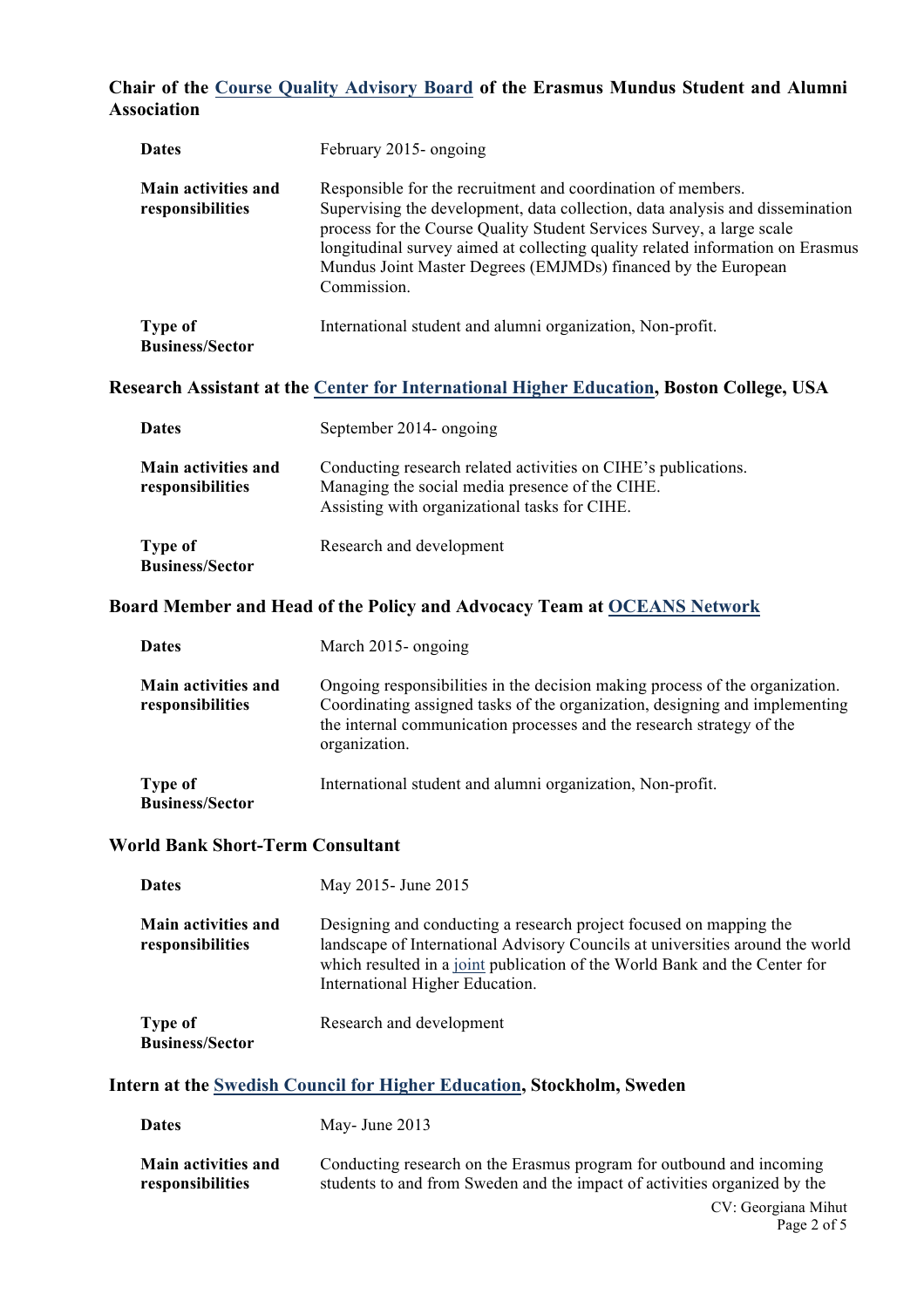|                                   | organization.<br>Consultancy on Romanian education system and diploma recognition<br>compatibility between the Romanian and the Swedish educational system. |
|-----------------------------------|-------------------------------------------------------------------------------------------------------------------------------------------------------------|
| Type of<br><b>Business/Sector</b> | Service, Governmental agency                                                                                                                                |

#### **Intern at the Romanian Agency for Quality Assurance in Higher Education, Bucharest, Romania**

| <b>Dates</b>                                   | May- June $2013$                                                                                                |
|------------------------------------------------|-----------------------------------------------------------------------------------------------------------------|
| <b>Main activities and</b><br>responsibilities | Conducting qualitative research on aspects related to institutional quality<br>assurance evaluation in Romania. |
| Type of<br><b>Business/Sector</b>              | Service, Governmental agency                                                                                    |

#### **Intern at the Parliament of the Federal Republic of Germany, Bundestag, Office of MP Dieter Grasedieck, Berlin, Germany**

| <b>Dates</b>                                   | May 2009                                                                                                                                                                               |
|------------------------------------------------|----------------------------------------------------------------------------------------------------------------------------------------------------------------------------------------|
| <b>Main activities and</b><br>responsibilities | Attending meetings of the Parliamentary Committee of Education and<br>Research.<br>Conducting research on European Educational Policy, focused on the Life<br>Long Learning component. |
| <b>Type of</b><br><b>Business/Sector</b>       | Service, Governmental agency                                                                                                                                                           |

#### **Project Coordinator at Millennium Center, Arad, Romania**

| <b>Dates</b>                                   | February-July 2007                                                                                                                                        |
|------------------------------------------------|-----------------------------------------------------------------------------------------------------------------------------------------------------------|
| <b>Main activities and</b><br>responsibilities | Project writer and project coordinator for the Youth Council Arad 2007-2009,<br>financed by the Local Council Arad, World Bank, Romanian Youth Authority. |
| <b>Type of</b><br><b>Business/Sector</b>       | Non-profit organization                                                                                                                                   |

## **Language and technical competencies**

| Language     | Romanian (Mother tongue)                                                         |
|--------------|----------------------------------------------------------------------------------|
| competencies | English (Fluent)                                                                 |
| Technical    | World, Power Point, Excel (Advanced level), SPSS (Advanced level), Online survey |
| competencies | tools (Advanced)                                                                 |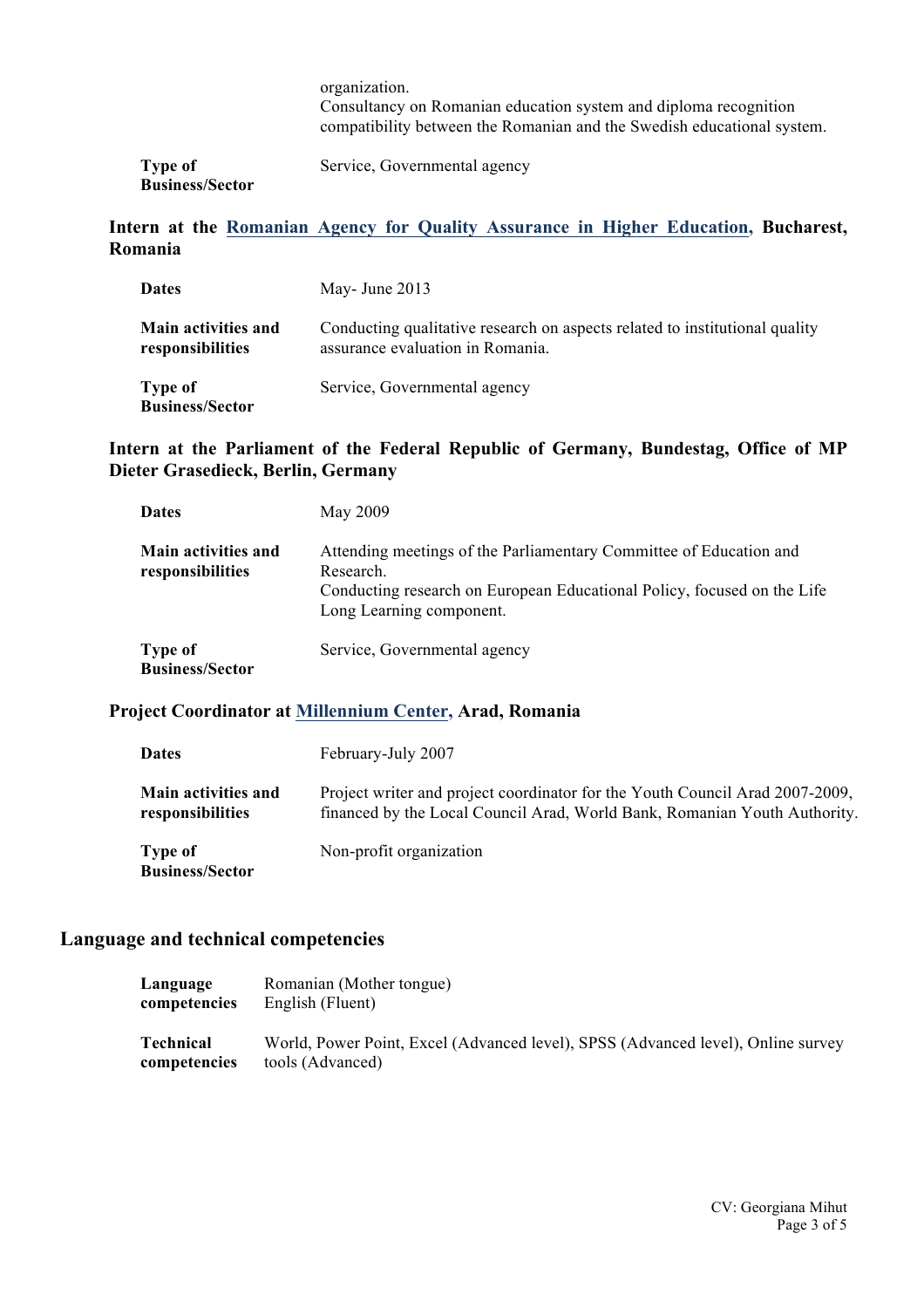#### **Other academic achievements**

| <b>Conferences</b>  | Mihut, G., de Gayardon, A., & Rudt, Y. (in press). The Long-Term Mobility of         |
|---------------------|--------------------------------------------------------------------------------------|
| and                 | <b>International Faculty: A literature review.</b> In M. Yudkevich, P. Altbach, & L. |
| <i>nublications</i> | Rumbley (Eds.) International Faculty in Higher Education. Comparative Perspectives   |
|                     | on Recruitment, Integration, and Impact. Routledge.                                  |

**American Educational Research Association**, Washington DC, 2016, Presenting the paper **Following Graduates of Innovative High Schools: The Big Picture Longitudinal Stud**y as part of a roundtable discussion. Paper was co-written with Karen Arnold.

Balyasin, M, Carvalho, L., & Mihut, G. (2016). **Student experience: a new approach to evaluate the quality of Erasmus Mundus Joint Master Degrees through survey research**. *Educational Studies Moscow*, 1, pp 110-134. Available at https://goo.gl/lb0cQv

Altbach, P., Mihut, G., & Salmi, J. (2016). **Sage advice: International advisory councils at tertiary education institutions**. Available at http://goo.gl/g0PGuA

**The 6th International Conference on World Class Universities** (WCU-6), Shanghai, 2015, Co-presenting with Philip G. Altbach the paper **Sage Advice International Advisory Councils and their Role in World-Class Universities**.

Helms, R., Rumbley, L., Brajkovic & Mihut, (2015). **Internationalizing higher education worldwide: National policies and programs**. Available at http://goo.gl/WnRS8u

**The 28th annual conference of the Consortium of Higher Education Researchers** (CHER), Lisbon, 2015, Presenting the paper **Experiences of Erasmus Mundus degree mobility students and higher education policy: A perfect match** co-written with Liva Dzene.

Mihut, G. (2015). **What Germany and Romania have in common: The impact of university prestige on graduate employability.** Working Papers in Higher Education 1(1), pp. 46-67. Available at http://www.wphes-journal.eu/index.php/wphes/article/view/6/5

Mihut, G. (2014). **Romania**. In A. Pausits, Zheng, G., & R. Tesfaye Abebe (Eds.) *New public management in higher education. International overview and analysis.* Available at http://goo.gl/kC9SIy

Galevski, M., & Mihut, G. (2014). **A comparative case of Slovenia, Romania, Serbia and Macedonia in the context of EU membership status**. In A. Pausits, Zheng, G., & R. Tesfaye Abebe (Eds.) *New public management in higher education. International overview and analysis.* Available at http://goo.gl/0mwBZW

**The European Association for Institutional Research** (EAIR) 35 Annual Forum, Rotterdam, 2013 Presenting the paper **'Higher education governance equalizer: A comparative case of Slovenia, Romania, Serbia and Macedonia in the context of EU membership status'**

**International Network of Innovators in Education** (INIE), First Annual Forum, Lisbon, 2013 Presenting the paper '**OECD, World Bank and UNESCO. Perceptions from two higher education academic journals'**